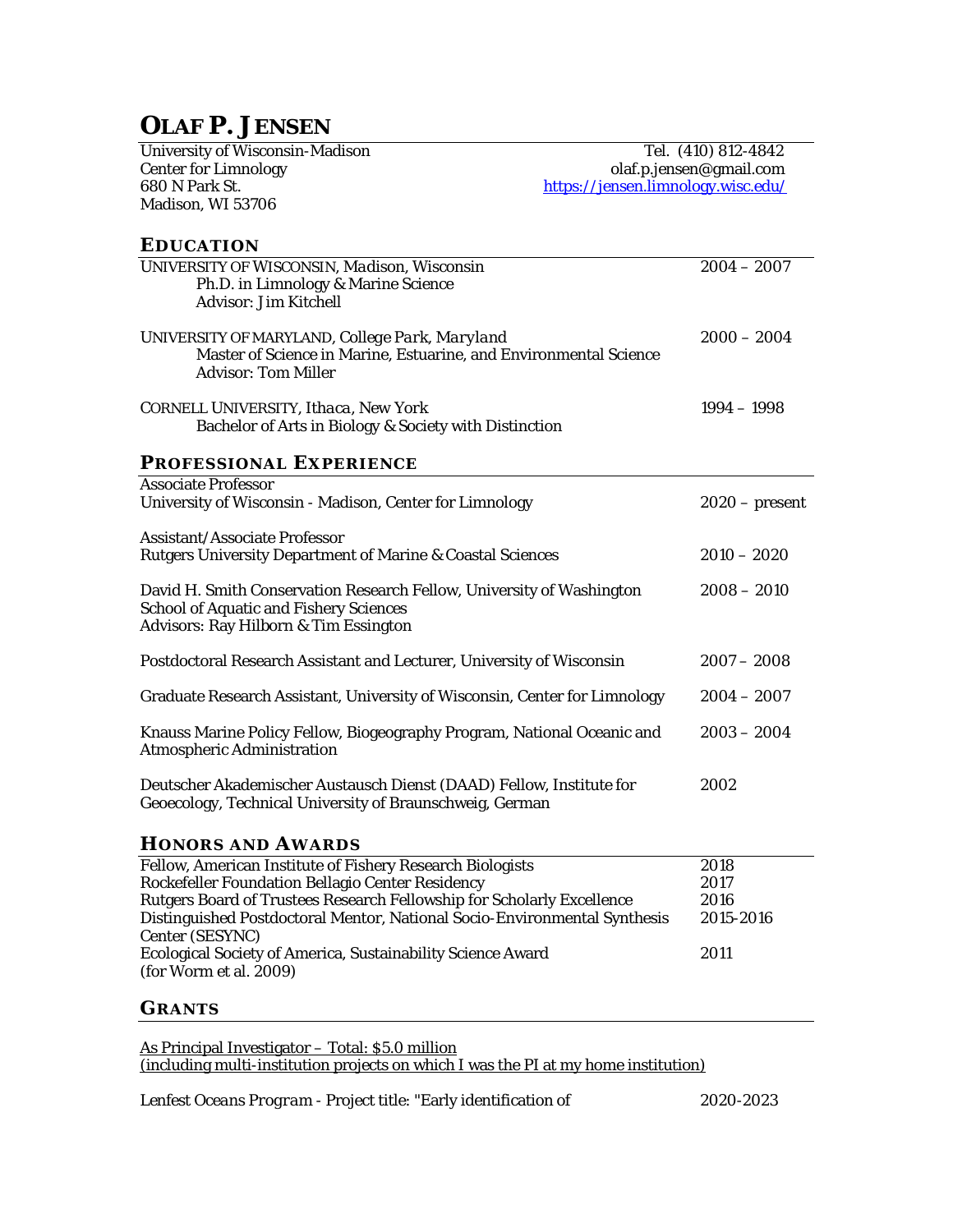| climate-vulnerable stock assessments"                                                                                                                                                                                                                             | \$248,785                               |
|-------------------------------------------------------------------------------------------------------------------------------------------------------------------------------------------------------------------------------------------------------------------|-----------------------------------------|
| Gulf of Mexico Research Initiative - Project title: "CWC-III: The effects of the<br>Macondo oil spill on coastal ecosystems" (Rutgers Co-PI: Paola Lopez Duarte,<br>9 PIs from other institutions)                                                                | 2018-2019<br>Rutgers: \$270K            |
| United Nations Food and Agriculture Organization (UN FAO) - Project title:<br>"Development of multi-species catch-only models"                                                                                                                                    | 2017-2018<br>\$92,707                   |
| New Jersey Sea Grant - Project title: "Optimizing fishing regulations for New<br>Jersey's multi-species recreational bottom fishery to improve economic<br>outcomes and angler satisfaction (Rutgers Co-PIs: Eleanor Bochenek, Doug<br>Zemeckis)                  | $2018 - 2020$<br>\$139,728              |
| NOAA - RESTORE - Project title: " Linking community and food web<br>approaches to restoration: an ecological assessment of created and natural<br>marshes influenced by river diversions. (Rutgers PI. 6 PIs from other<br>institutions)                          | 2017-2020<br>Rutgers: \$331K            |
| National Science Foundation - Coupled Natural-Human Systems<br>- Project title: "Social-ecological dynamics of recreational fishery landscapes"<br>(Rutgers PI. 4 PIs from other institutions)                                                                    | 2017 - 2022<br>Rutgers: \$230K          |
| National Science Foundation - International Research Experience for<br>Students - Project title: "People, power, and rivers: social-ecological<br>dynamics of hydroelectric development in northern Mongolia"                                                     | $2017 - 2020$<br><b>Rutgers: \$250K</b> |
| Mid-Atlantic Fishery Management Council - Project title: "Estimating and<br>Mitigating the Discard Mortality Rate of Black Sea Bass in Offshore<br>Recreational Rod-And-Reel Fisheries" (Co-PIs: Eleanor Bochenek and<br><b>Jeffrey Kneebone)</b>                 | 2016-2017<br>\$219,334                  |
| National Science Foundation - Macrosystems - Project title: "Collaborative<br>Research: Hierarchical Functioning of River Macrosystems in Temperate<br>Steppes - From Continental to Hydrogeomorphic Patch Scales" (Rutgers PI.<br>8 PIs from other institutions) | $2015 - 2020$<br>Rutgers: \$49K         |
| New Jersey DEP - Project title: "A pilot trap survey of artificial reefs in New<br>Jersey for monitoring of black sea bass, tautog, and lobster"                                                                                                                  | $2016 - 2019$<br>\$313,972              |
| New Jersey Sea Grant – Project title: "Understanding the origins and growth<br>rates of juvenile striped bass in small rivers and coastal bays. (Co-PIs: Ken Able,<br>Paola Lopez Duarte)                                                                         | $2016 - 2018$<br>\$138,000              |
| NOAA Saltonstall-Kennedy Program – Project title: "A hook and line survey to<br>assess spatial population dynamics of black sea bass (Centropristis striata)"<br>(Rutgers Co-PI: Eleanor Bochenek)                                                                | 2015-2017<br><b>Rutgers: \$104K</b>     |
| Gulf of Mexico Research Initiative – Project title: "The effects of the Macondo<br>oil spill on coastal ecosystems" (Rutgers Co-PIs: Ken Able, Paola Lopez Duarte;<br>16 PIs from other institutions)                                                             | 2015-2017<br>Rutgers: \$997K            |
| Taimen Conservation Fund - Project title: Environmental impact assessment<br>of the Egiin Gol Hydropower Plant Project (EGHPP).                                                                                                                                   | 2014-2015<br>\$240,253                  |
| New Jersey DEP - Project title: "Evaluating passage performance of spawning<br>shad and river herring at the Island Farm Weir on the Raritan River"                                                                                                               | 2012-2018<br>\$242,030                  |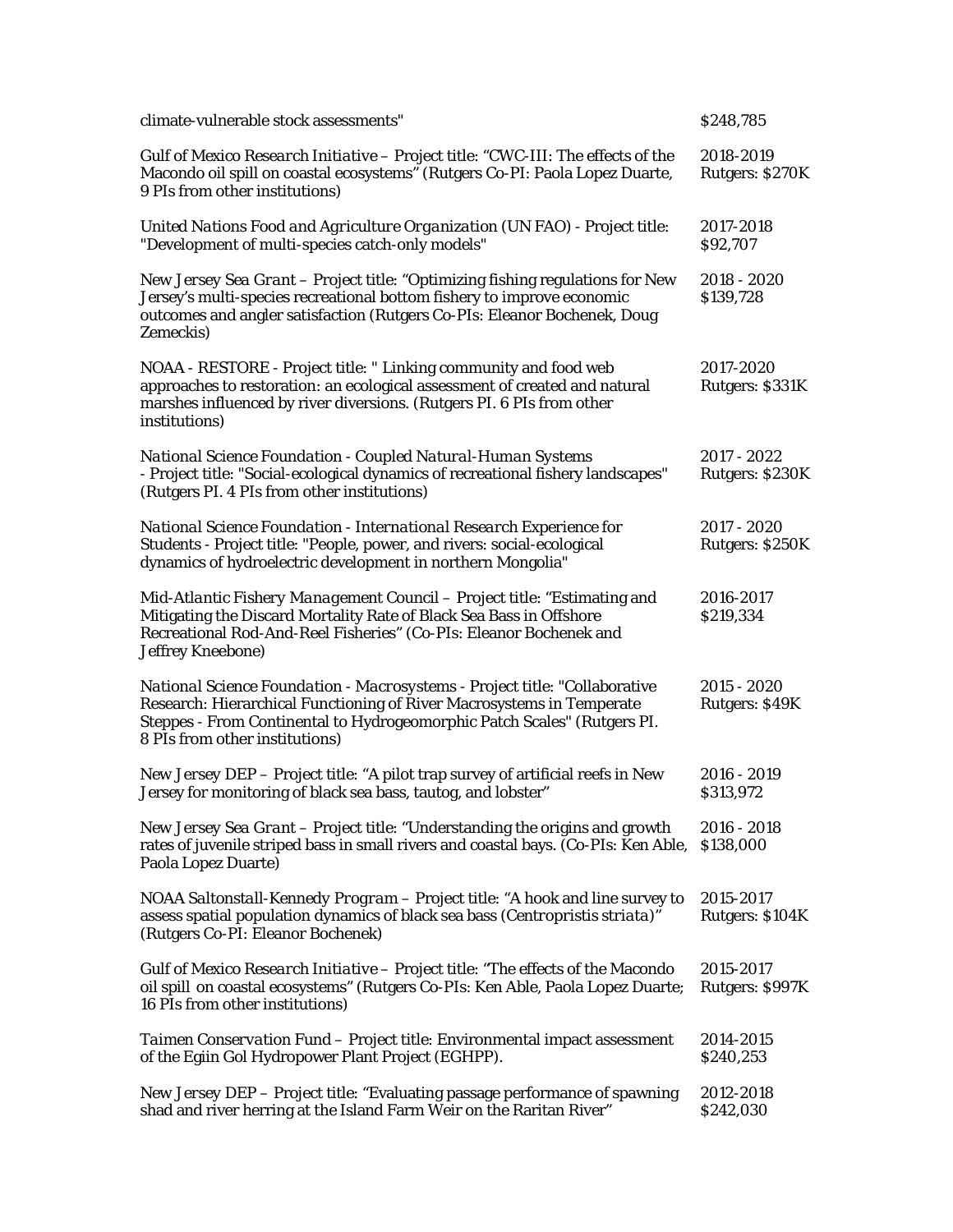| NOAA Northeast Cooperative Research Program – Project title:<br>"Experimental approaches to butterfish bycatch in the North Atlantic Loligo<br>Fishery - option 2 Loligo squid predation" (Co-PI: Josh Kohut)                                                                                                           | 2011 - 2014<br>Rutgers: \$194K |
|-------------------------------------------------------------------------------------------------------------------------------------------------------------------------------------------------------------------------------------------------------------------------------------------------------------------------|--------------------------------|
| New Jersey DEP - Project title: "Multi-trophic level modeling of Barnegat<br>Bay" (Co-PI: Heidi Fuchs)                                                                                                                                                                                                                  | 2011-2015<br>\$370,000         |
| National Science Foundation - International Research Experience for<br>Students - Project title: "Climate change and threatened salmonid fishes in<br>Northern Mongolia" (Co-PI: Tim Zimmerman)                                                                                                                         | 2011-2013<br>\$149,988         |
| Trust for Mutual Understanding - Project title: "Workshop on ecology and<br>conservation of Lake Hovsgol, Mongolia" in collaboration with Freshwaters<br>Illustrated                                                                                                                                                    | 2011<br>\$15,000               |
| NOAA Mid-Atlantic Research Set-Aside Program - Project title:<br>"Understanding the effects of fishing on the size, age, and sex distribution of<br>black sea bass (Centropristis striata) during the spawning season" (Co-PIs:<br>Eleanor Bochenek, Thomas Grothues, David Berlinsky)                                  | 2011<br>\$385,571              |
| The Billfish Foundation - Project title: "From the Bay to the Banks:<br>understanding food web links between Magdalena Bay and the offshore<br>pelagic fish community" (Co-PI: Sofia Ortega-Garcia)                                                                                                                     | 2011-2012<br>\$39,930          |
| NSF/NOAA CAMEO - Project title: "Fish productivity and fishing impacts<br>compared across a range of marine ecosystems" (Rutgers PI, 3 PIs from other<br>institutions)                                                                                                                                                  | 2010 - 2013<br>Rutgers: \$187K |
| New Jersey Sea Grant - Project title: "Reducing uncertainty in<br>stock-recruitment relationships and fishery reference points using Bayesian<br>meta-analysis"                                                                                                                                                         | 2010 - 2012<br>\$110,000       |
| As Co-Principal Investigator - Total: \$2.0 million                                                                                                                                                                                                                                                                     |                                |
| Lenfest Oceans Program - Project title: "Managing across boundaries:<br>preventing interjurisdictional conflicts arising from shifting fish stocks"<br>(PI: Rod Fujita, Arielle Levine)                                                                                                                                 | 2020-2023<br>\$313,621         |
| NOAA COCA - Project title: "Adapting to changes in "fishing opportunity<br>portfolios": abundance, availability, and access" (PI: Victoria Ramenzoni)                                                                                                                                                                   | 2019-2021<br>\$299,966         |
| National Science Foundation - Project title: " REU: Research Internships in<br>Ocean Sciences" (PI: Josh Kohut)                                                                                                                                                                                                         | 2018-2020<br>\$241,993         |
| New England Fishery Management Council - Project title: "Catch advice<br>methods for the Northeast multispecies fishery" (PI: John Wiedenmann)                                                                                                                                                                          | 2015<br>\$134,616              |
| New Jersey Sea Grant - Project title: "Determining Sustainable Catch Limits<br>for Data-Poor Fisheries in New Jersey: Validation and Refinement of a<br>Data-Poor Harvest Control Rule" (PI: John Wiedenmann)                                                                                                           | 2015-2016<br>\$79,958          |
| New Jersey Sea Grant - Project title: "Understanding the impacts of climate<br>change on the distribution, population connectivity, and fisheries for summer<br>flounder (Paralichthys dentatus) in the Mid-Atlantic" (Rutgers PI: Malin<br>Pinsky; Co-PIs: Ken Able, Joel Fodrie, Janet Nye, Hyemi Kim, Chris Kennedy) | 2014-2016<br>Rutgers: \$140K   |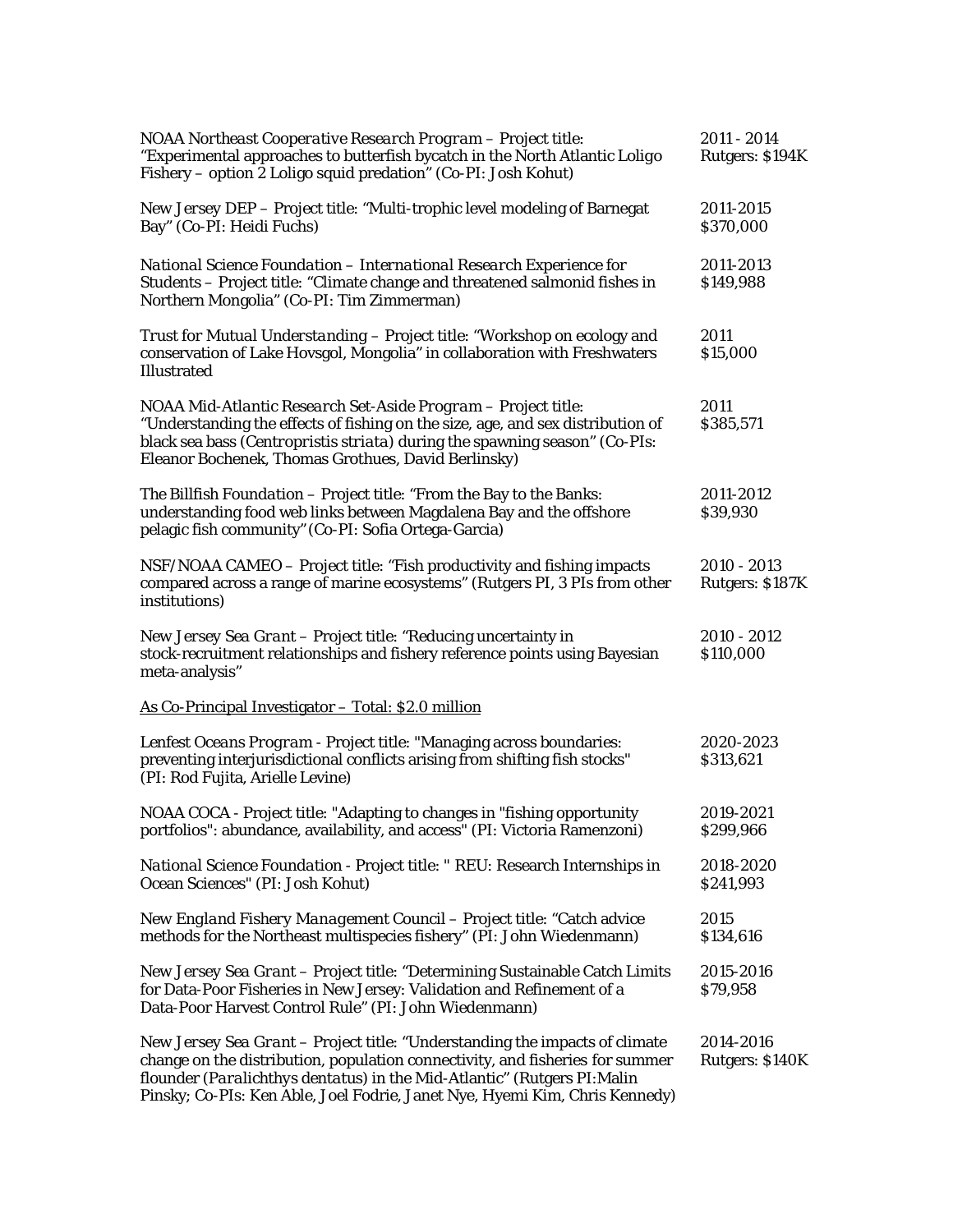| <i>New Jersey Sea Grant</i> – Project title: "Genetic monitoring to improve fish                                                                                         | 2014-2016                  |
|--------------------------------------------------------------------------------------------------------------------------------------------------------------------------|----------------------------|
| stock assessments" (PI: Malin Pinsky; Co-PI: Ken Able)                                                                                                                   | Rutgers: \$140K            |
| Gulf of Mexico Research Initiative – Project title: "The effects of the Macondo                                                                                          | 2011-2014                  |
| oil spill on coastal ecosystems" (Rutgers PI: Ken Able)                                                                                                                  | Rutgers: \$413K            |
| NOAA Northeast Cooperative Research Program - Project title:<br>"Experimental approaches to butterfish bycatch in the North Atlantic Loligo<br>Fishery" (PI: Josh Kohut) | $2010 - 2012$<br>\$217,089 |

## **TEACHING AND MENTORING**

| Social-Ecological Research: Hydropower Development in Mongolia (online)              | 2018, 19     |
|--------------------------------------------------------------------------------------|--------------|
| Advanced Ecological Data Analysis (Rutgers) - Upper level graduate                   | 2017         |
| Applied Population Ecology in R (National University of Mongolia) – Graduate         | 2016         |
| Fishery Science (Rutgers) – Upper level undergraduate and graduate                   | 2014, 16, 18 |
| Spatial Statistics (Rutgers) - Graduate                                              | 2013         |
| Seminar in Fishery Science & Management (Rutgers) - Graduate                         | 2013, 15     |
| Limnology (Rutgers) – Upper level undergraduate                                      | 2012         |
| Fish in the City: Conservation of fish populations in urban and industrial           | 2011, 14, 16 |
| Environments (Rutgers) – Freshman (Byrne) seminar                                    |              |
| <b>Applied Population Dynamics (Rutgers) – Graduate</b>                              | 2011         |
| <i>Ecology of Fishes</i> (U. of Wisconsin - ZOO 510) Co-instructor (w/ Jim Kitchell) | 2008         |
| - Upper level undergraduate                                                          |              |

"Distinguished Postdoctoral Mentor" – *National Socio-Environmental Synthesis* 2015-2016 *Center (SESYNC), Annapolis, MD*

Graduate Program Director – *Ecology & Evolution Graduate Program, Rutgers* 2016-2020

Primary Graduate Advisor for: Mikaela Provost (Oceanography MS, 2013), Talia Young (Ecology & Evolution Ph.D, 2016), Orion Weldon (Ecology & Evolution Ph.D., on leave), Jim Vasslides (Ecology & Evolution Ph.D., 2016), Anthony Vastano (Oceanography MS, 2016), Chris Free (Oceanography Ph.D., 2018), Abigail Golden (Ecology & Evolution Ph.D., expected 2021), Ashley Trudeau (PhD expected ~2022), Carolyn Iwicki (PhD expected ~2023), Mary Solokas (MS expected 2022), Margaret Shaw (MS expected 2022)

Graduate Committee Member or Summer Graduate Research Supervisor (NSF IRES grant) for: Elizabeth Ashby (2019), Hannah Bradley (2019), Adena Schonfield (2018), Zoe Kitchell (2019), Taryn Kloeden (2018), Stephanie Kealy (2018), Lea Pollack (2018), Colin Dassow (2018), Katrina Catalano (2018), Sarah Borsetti (2017), Alex Safiq (2016), Jenny Paterno (2015), Jessica Lueders-Dumont (2015), Kaycee Coleman (2014), Orin Robinson (2013), Kirk Olson (2012, 2013), Majig Batsuh (2012, 2013), Trevor Krabbenhoft (2012), Corey Krabbenhoft (2012), Horol Chantuu (2012), Edward McGinley (2012), Anna Hermes (2012), G. Natseg (2011), Purev Tsogtsaikhan (2011), Tyler Ahrenstorff (2009)

Postdoctoral Advisor for: Philipp Neubauer (2011-2013), Michael McCann (2015-2016), Doug Zemeckis (2016 – 2017), Kiva Oken (2017 – 2018), James Vasslides (2019-2020), Friedrich Keppeler (2020 - present), Rujia Bi (2020 - present), Sarah Smith (2020 - present)

Undergraduate Research Advisor for: Candace Narvaez (2019), Emily Elder (2019), Sam St John (2019), Anna Hassan (2018), Laura Wiltsee (2018), Sarah Smith-Tripp (2018), Alice Beittel (2018), Robert Jarett (2017), Julia Engdahl (2017), Mattea Berglund (2016), Stephanie Melara (2016), Hayley Wolcott (2015), Emma Brush (2015), Andrew Lahr (2015), Alise Strauch (2015), Mario Hernandez (2014), Melissa Gronske (2014), Morgan Mattiolli (2014), Jim Fiorendino (2014), Greg Byford (2013), Mario Garcia (2013), Frances Iannucci (2013), Jessica Gezymalla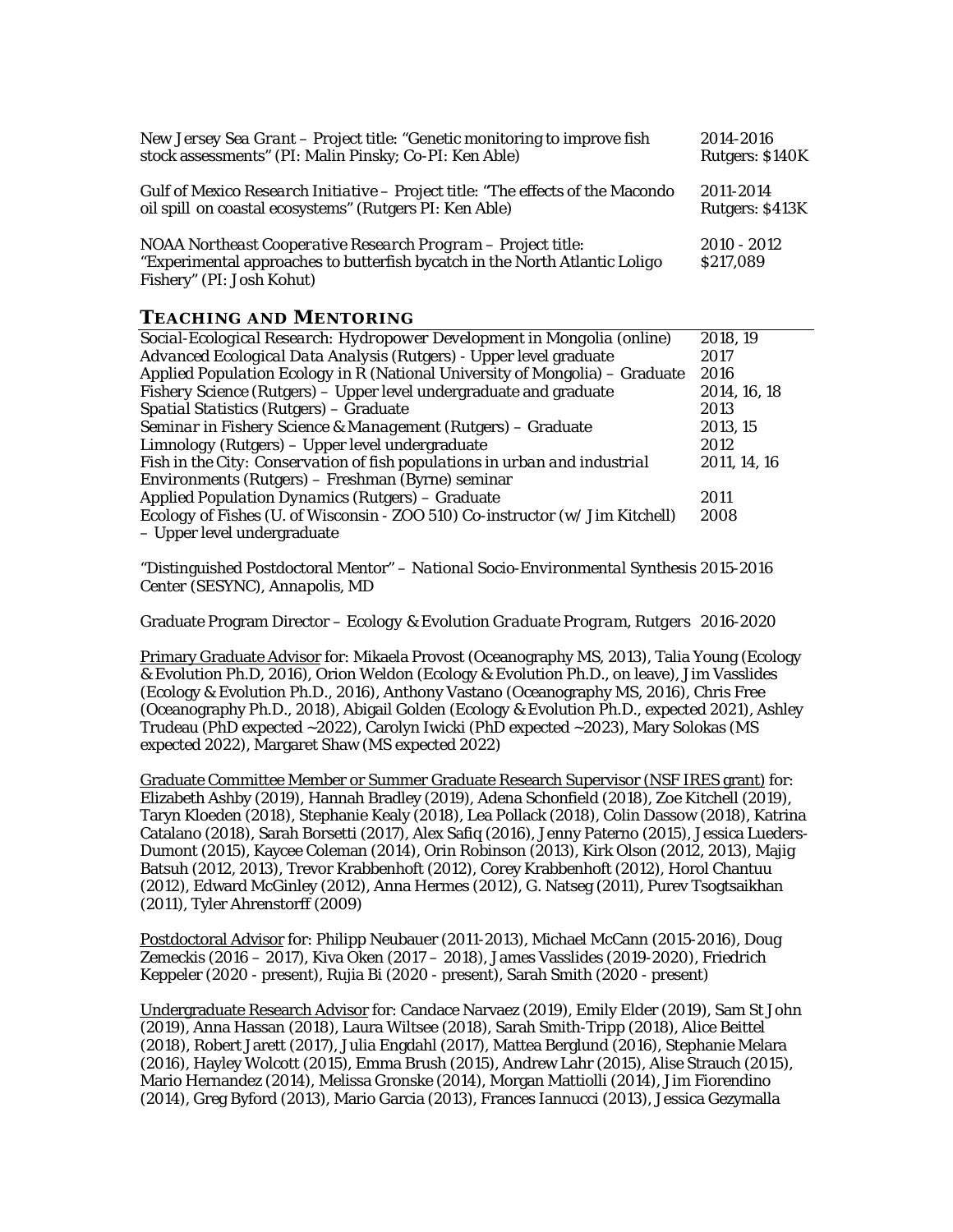(2013), Anthony Vastano (2013), Evan Kwityn (2013), Mary Kate Swenarton (2012), Andrew Hassall (2011), Katie Wright (2011), Ivana Roman (2011), Michelle Jakaitis (2010)

# **INVITED PRESENTATIONS, KEYNOTES, WORKSHOPS, AND SYMPOSIA (PAST 5 YEARS)**

| "Fisheries as ecosystem experiments: meta-analysis using the RAM Legacy<br>Stock Assessment Database" Keynote Speaker, University of Florida Graduate<br><b>Student Symposium</b>                                                                                                                                                                     | 2020      |
|-------------------------------------------------------------------------------------------------------------------------------------------------------------------------------------------------------------------------------------------------------------------------------------------------------------------------------------------------------|-----------|
| "Integrating drones into aquatic ecology: potential and pitfalls" Keynote<br>Speaker, Workshop: assessing the potential of drones to take water samples and<br>physico-chemical data from open lakes, Galway-Mayo Institute of Technology,<br>Galway, Ireland                                                                                         | 2020      |
| "Coupled Social-Ecological Dynamics in Fisheries" Symposium at the Annual<br>Meeting of the American Fisheries Society, Atlantic City, NJ (lead organizer)                                                                                                                                                                                            | 2018      |
| "The River Wolf and the Blue Pearl: ecology and conservation of endangered<br>salmonids in Mongolia" Invited seminar, Queens College, Dalhousie University,<br>University of Washington, University of Florida, University of Maine,<br>Wellesely College, University of Minnesota Duluth.                                                            | 2010-2018 |
| "Fisheries as ecosystem experiments: meta-analysis using the RAM Legacy<br>Stock Assessment Database" Invited seminar, University of Massachusetts<br>Dartmouth, Oregon State University, UN Food and Agriculture Organization,<br>Northeastern University Marine Science Center, U. of Southern Mississippi<br><b>Gulf Coast Research Laboratory</b> | 2015-2018 |
| "The worst form of fisheries governance in the world (except for all the others):<br>federal fisheries management under the Magnuson-Stevens Act" Mid-Atlantic<br>Chapter of the American Fisheries Society (MAC-AFS) Annual Meeting -<br><b>Keynote Speaker</b>                                                                                      | 2017      |
| "The River Wolf and the Blue Pearl: Conserving Mongolia's Aquatic Ecosystems<br>in an Age of Global Change" Invited speaker UC Berkeley conference: Deadly<br>Modernity: The Environmental Crisis Behind Mongolia's Swift Development                                                                                                                 | 2016      |
| "Resilience and recovery of marine fish populations: points of no return and<br>productivity regime shifts" New York Chapter of the American Fisheries<br>Society (NYCAFS) Annual Meeting - Keynote Speaker                                                                                                                                           | 2016      |
| "Diel vertical migration across contexts: fear, food, or fitness?" Lacawac<br>Ecology Conference, Lake Ariel, PA. - Keynote Speaker                                                                                                                                                                                                                   | 2015      |
| "Geologically old, but ecologically young: ecosystem organization and change<br>in Lake Hovsgol, Mongolia" ASLO Annual Meeting, Granada, Spain.                                                                                                                                                                                                       | 2015      |
|                                                                                                                                                                                                                                                                                                                                                       |           |

### **SERVICE AND AFFILIATIONS**

Member of the Mid-Atlantic Fishery Management Council's Scientific and Statistical Committee (2013-present)

Member of the International Pacific Halibut Commission's Scientific Review Board (2020 present)

Member of the Lenfest Fishery Ecosystem Taskforce (2014-2016)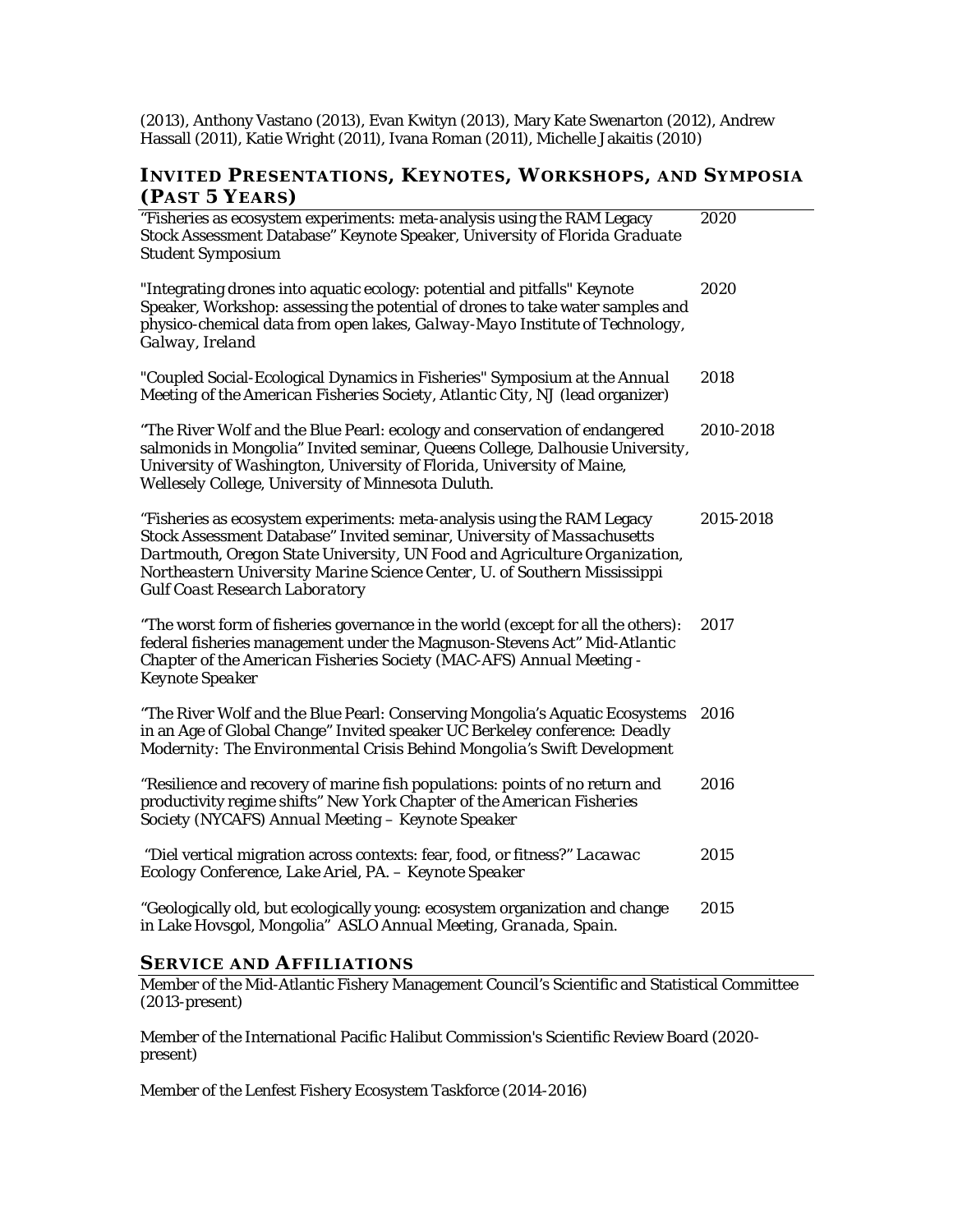Co-chief Science Editor: *Fisheries* (2014-2016)

Editorial board (Associate or "Subject Matter" Editor): *Ecological Applications* (2012-2018) and *Animal Conservation* (2012-2015)

Delaware Bay Oyster Stock Assessment Review Panel – 2011-2013

Member of the *Society for Conservation Biology* (lifetime member), *American Institute of Fishery Research Biologists (fellow)*, and *American Fisheries Society*

Panel or ad-hoc grant proposal reviewer for: *National Science Foundation, National Research Council - Research Associateship Program, USAID PEER program, David H. Smith Conservation Research Fellowship, North Pacific Research Board*, *Arctic-Yukon-Kuskokwim Sustainable Salmon Initiative*; *Maryland, Oregon, and Virginia Sea Grant Programs*, *MARFIN*, and *ArcticNet*

### **PUBLICATIONS**

**Lab members (students, postdocs, and myself) in bold**, †student (grad or undergrad when the research was done)

H-index – Google Scholar: 45 – Web of Science: 37

Peer-reviewed journals (published or in press)

- 111. **Trudeau†, A.,** E. A. Bochenek, **A.S. Golden†,** M.C. Melnychuk, D.R. Zemeckis, and **O.P.**  Jensen. In press. Lower possession limits and shorter seasons directly reduce for-hire fishing effort in a multispecies marine recreational fishery. Canadian Journal of Fisheries and Aquatic Sciences.
- 110. Ovando, D., Free C.M., **Jensen O.P.,** Hilborn R. In press. A history and evaluation of catchonly stock assessment models. Fish and Fisheries.
- 109. **Keppeler F.W.,** Olin J.A., López‐Duarte P.C., Polito M.J., Hooper‐Bùi L.M., Taylor S.S., Rabalais N.N., Fodrie F.J., Roberts B.J., Turner R.E., Martin C.W., **Jensen O.P.** 2021. Body size, trophic position, and the coupling of different energy pathways across a saltmarsh landscape. Limnology and Oceanography Letters. 6(6): 360-368.
- 108. Pollack**†** L., **Wiltsee† L.,** Beittel**†** A., Ganzorig B., **Jensen O.P. 2021.** Individual variation and vulnerability to angling: No apparent behavioral differences among fish captured using different fishing gears. Ethology. 127:1084-1093.
- 107. Galland† L.M., Simmons J.B., Jahner J.P., Luzuriaga-Neira A.R., Sloat M.R., Chandra S., Hogan Z., **Jensen O.P.,** Parchman T.L. 2021. Hierarchical genetic structure and implications for conservation of the world's largest salmonid, Hucho taimen. Nature Publishing Group. 11(1): 1-15.
- 106. Paukert C., Olden J.D., Lynch A.J., Breshears D.D., Chambers R.C., Chu C., Daly M., Dibble K.L., Falke J., Issak D., Jacobson P., **Jensen O.P.,** Munroe D. 2021. Climate Change Effects on North American Fish and Fisheries to Inform Adaptation Strategies. Fisheries. 46(9): 449-464.
- 105. **Free C.M., Jensen O.P.,** Hilborn R. 2021. Evaluating impacts of forage fish abundance on marine predators. Conservation Biology. 35(5): 1540-1551.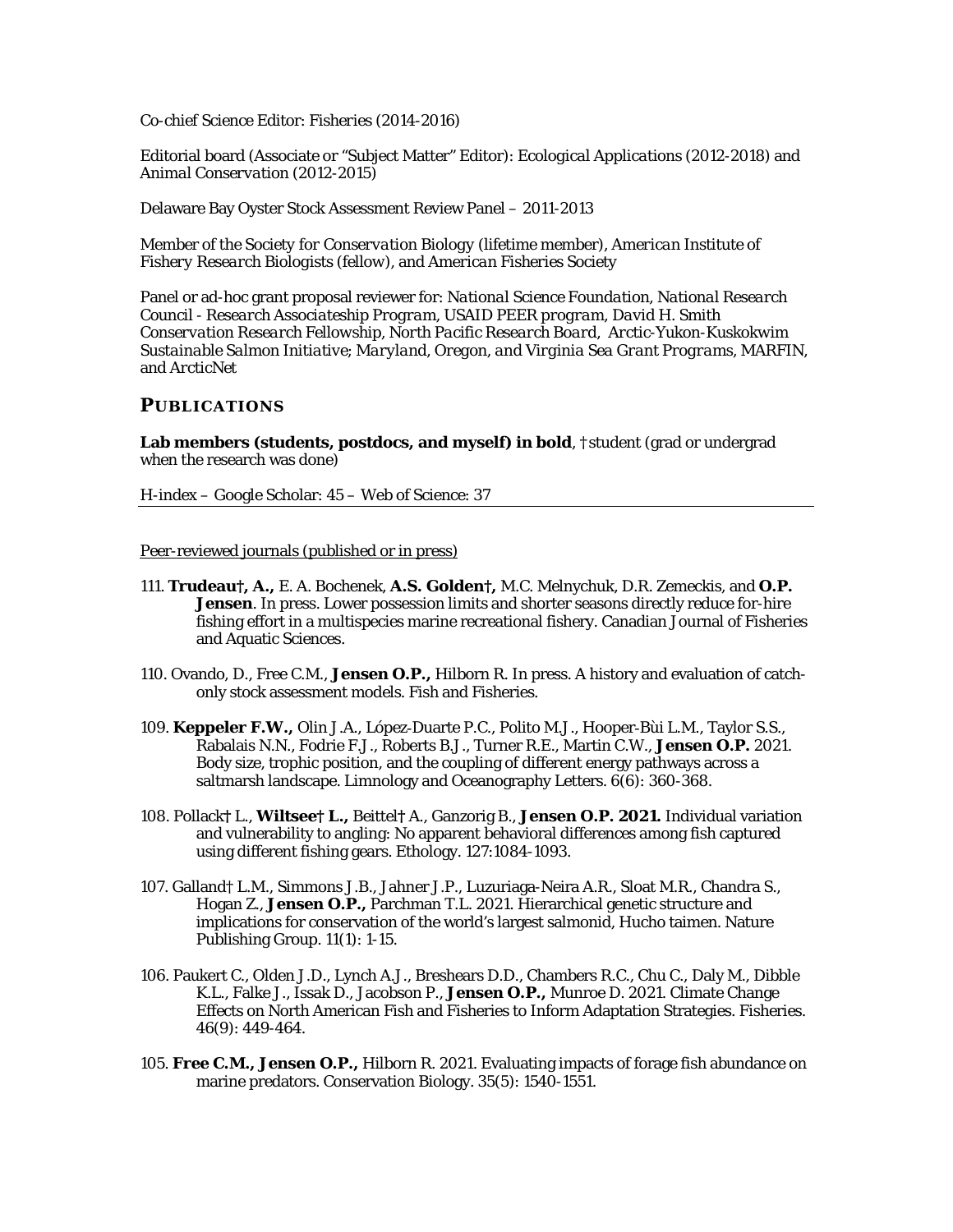- 104. Ong J.J.L., Walter J.A., **Jensen O.P.,** Pinsky M.L. 2021. Global hotspots of coherent marine fishery catches. Ecological Applications. 31(5), e02321.
- 103. Safiq**†** A., **Free† C.M.,** Caracappa**†** J., Valenti**†** J.L., **Jensen O.P.** 2021. Perceptions of Ecosystem‐Based Fisheries Management Among State Natural Resource Agency Scientists in the Northeastern United States. 46(2): 66-75.
- 102. Slesinger† E., **Jensen O.P.,** Saba G. 2021. Spawning phenology of a rapidly shifting marine fish species throughout its range. ICES journal of Marine Science. 78(3): 1010-1022.
- 101. **Golden† A.S., Sivaram S.,** Batsaikhan G., **Jensen O.P.** 2021. Thunderstorms have species and gear-specific indirect effects on the catchability of Mongolian salmonids. Fisheries Management and Ecology. 28(4): 373-382.
- 100. **Trudeau†, A.**, C.J.Dassow, **C.M. Iwicki†**, S.E. Jones, G.G. Sass, C.T. Solomon, B.T.van Poorten, and **O.P. Jensen**. 2021. Estimating fishing effort across the landscape: A spatially extensive approach using models to integrate multiple data sources. Fisheries Research. 233: 105768
- 99. **Smith S.L., Golden† A.S.,** Ramenzoni V., **Zemeckis D.R., Jensen O.P.** 2020. Adaptation and resilience of commercial fishers in the Northeast United States during the early stages of the COVID-19 pandemic. PLOS ONE. 15(12) E0243886.
- 98. Koehn**†**, L.E., Essington, T.E., Levin, P.S., Marshall, K.N., Anderson, L.G., Bundy, A., Carothers, C., Coleman, F., Grabowski, J.H., Houde, E., **Jensen, O.P.**, Möllmann, C., and Smith, A.D.M. Case studies demonstrate capacity for a structured planning process for ecosystem-based fisheries management. 2020. Canadian Journal of Fisheries and Aquatic Sciences. 77: 1256-1274.
- 97. Solomon, C.T., Dassow**†**, C.J., **Iwicki†, C.M., Jensen, O.P.,** Jones, S.E., Sass, G.G., **Trudeau†, A.**, van Poorten, B.T., Whittaker**†**, D. 2020. Frontiers in modelling socialecological dynamics of recreational fisheries: A review and synthesis. Fish and Fisheries. 21:973-991.
- 96. **Free†, C.M., Jensen, O.P.,** Anderson, S.C., Gutierrez, N.L., Kleisner, K.M., Longo, C., Minto, C., Osio, G.C., Walsh, J.C. 2020. Blood from a stone: can catch-only stock assessment methods provide reliable advice? Fisheries Research. 223: 105452.
- 95. **Zemeckis, D.R.,** Kneebone, J., Capizzano, C.W., Bochenek, E.A., Hoffman, W.S., Grothues, T., Mandelman, J.W. and **Jensen, O.P.** 2020. Discard mortality of black sea bass (*Centropristis striata*) in a deepwater Mid-Atlantic recreational fishery of New Jersey: role of swim bladder venting in reducing mortality. Fishery Bulletin. 118:105-119.
- 94. Dassow†, C., Ross, A., **Jensen, O.P**., Sass, G. van Poorten, B., Solomon, C., and Jones, S. 2020. Experimental demonstration of catch hyperstability from habitat aggregation, not effort sorting, in a recreational fishery. Canadian Journal of Fisheries and Aquatic Sciences. 77: 762-769
- 93. Hilborn, R., Amoroso, R.O., Anderson, C.M., Baum, J.K., Branch, T.A., Costello, C.J., de Moor, C.L., Faraj, A., Hively, D., **Jensen, O.P.** and 13 others. 2020. Effective fisheries management instrumental in improving fish stock status. Proceedings of the National Academy of Sciences. 117: 2218-2224.
- 92. Lueders-Dumont**†**, J.A., Sigman, D.M., Johnson, B.J., **Jensen, O.P.**, Ward, B.B. 2020. Comparison of the isotopic composition of fish otolith-bound organic N with host tissue. Canadian Journal of Fisheries and Aquatic Sciences. 77:264-275.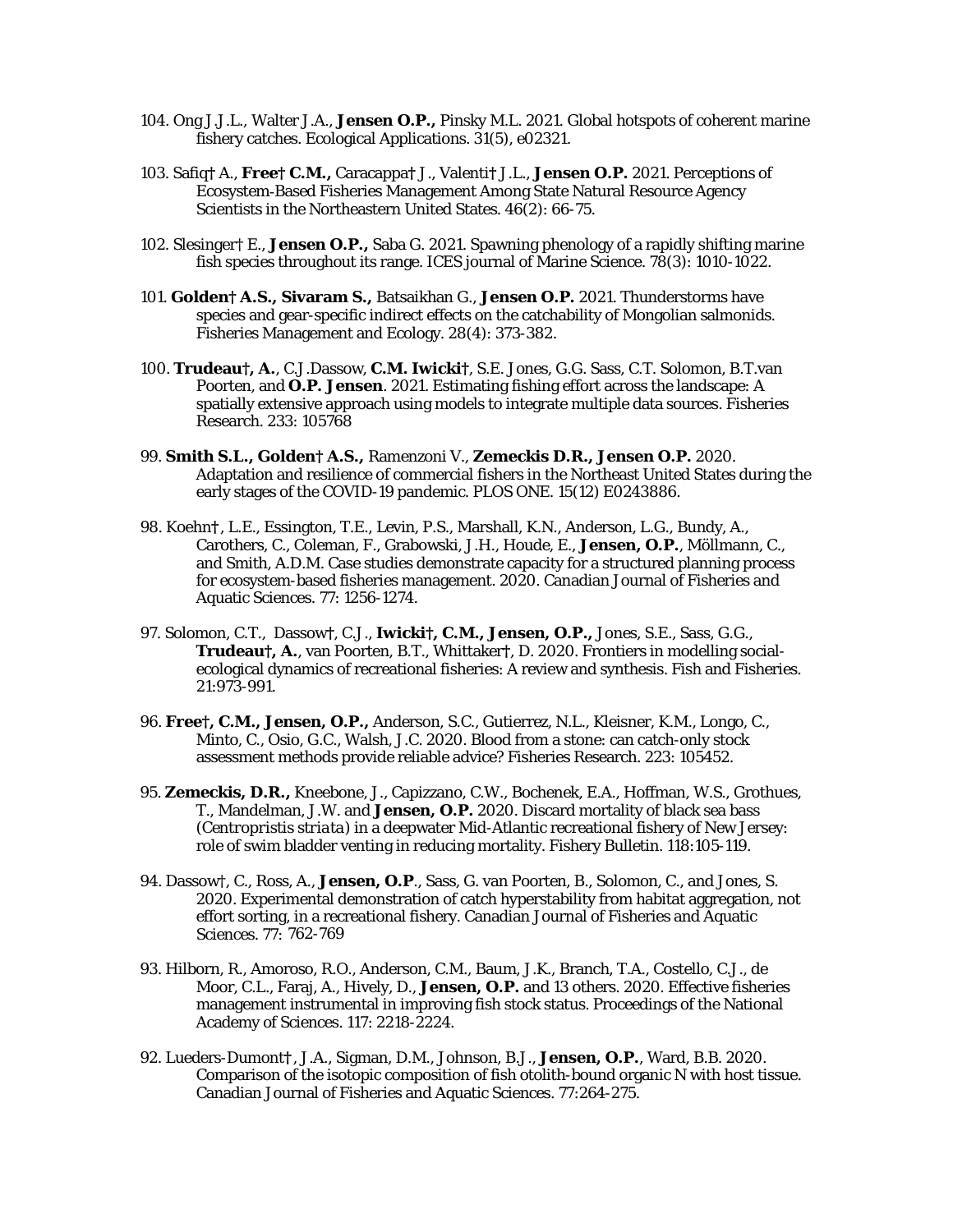- 91. **Golden†, A.S., Free†, C.M., and Jensen, O.P.** 2019. Angler preferences and satisfaction in a high-threshold "bucket list" recreational fishery. Fisheries Research. 220: 105364.
- 90. **Jensen, O.P.,** Martin, C.W., **Oken, K.L.,** Fodrie, F.J., Lopez-Duarte, P.C., Able, K.W., and Roberts, B.J. 2019. Simultaneous estimation of dispersal and survival of the Gulf Killifish (*Fundulus grandis*) from a batch tagging experiment. Marine Ecology Progress Series. 624: 183-194.
- 89. Lally, H.T., O'Connor, I., **Jensen, O.P.**, Graham, C.T. 2019*.* Review of the Current and Potential Application of Unmanned Aerial Vehicles (UAVs) to Conduct Water Quality Monitoring in Freshwater Environments. Science of the Total Environment. 670: 569- 575.
- 88. Arlinghaus, R., J.K. Abbott, E.P. Fenichel, S.R. Carpenter, L.M. Hunt, J. Alós, T. Klefoth, S.J. Cooke, R. Hilborn, **O.P. Jensen**, M.J. Wilberg, J.R. Post, and M.J. Manfredo. 2019. Governing the recreational dimension of global fisheries. Proceedings of the National Academy of Sciences. 116: 5209-5213
- 87. **Free†, C.M.,** Thorson, J.T., Pinsky, M.L., **Oken, K.L.**, Wiedenmann, J., **Jensen, O.P.** 2019*.* Impacts of historical warming on marine fisheries production. Science. 363: 979- 983.
- 86. Olson**†**, K., Krabbenhoft, T., Hrabik, T., Mendsaikhan, B., and **O.P. Jensen.** 2019*.* Pelagic-littoral trophic polymorphism in Hovsgol grayling *Thymallus nigrescens* from Lake Hovsgol, Mongolia. Ecology of Freshwater Fish. 28: 411-423
- 85. Wiedenmann, J. and **O.P. Jensen**. 2019. Could recent overfishing of New England groundfish have been prevented? A retrospective evaluation of alternative management strategies. Canadian Journal of Fisheries and Aquatic Sciences. 76: 1006-1018
- 84. Wiedenmann, J., **Free†, C.M., Jensen, O.P.** 2019. Insights into the performance of datalimited methods for setting catch targets through application to data-rich stocks: A case study using Northeast U.S. fish stocks. Fisheries Research. 209: 129-142.
- 83. Flanagan**†**, P., **Jensen, O.P.**, Morley, J., and Pinsky, M. 2019. Response of marine communities to local temperature changes. Ecography. 42: 214-224.
- 82. Marshall, K.N., Koehn**†**, L., Levin, P.S., Essington, T., and **O.P. Jensen**. 2019. Inclusion of ecosystem information in U.S. fishery stock assessments suggests progress towards ecosystem-based fisheries management. ICES Journal of Marine Science. 76:1-9
- 81. Miller, T., Jones, C.M., Hanson, C., Heppell, S., **Jensen, O.**, Livingston, P., Lorenzen, K., Mills, K., Patterson III, W., Sullivan, P., and Wong, R. 2018. Scientific considerations informing Magnuson-Stevens Fisheries Conservation and Management Act reauthorization. Fisheries. 43:533-541.
- 80. Tyler, S., **Jensen, O.P.**, Hogan, Z., Chandra, S., Galland**†**, L., and J. Simmons. 2018. Perspectives on the application of unmanned aircraft for freshwater fisheries census. Fisheries. 43: 510-516.
- 79. Walsh, J.C., Minto, C., Jardim, E., Anderson, S.C., **Jensen, O.P.**, Afflerbach, J., Dickey-Collas, M., Kleisner, K.M., Longo, C., Osio, G.C., Selig, E.R., Thorson, J.T., Rudd, M.B., Papacostas, K.J., Kittinger, J.N., Rosenberg, A.A., and A.B. Cooper. 2018. Trade-offs for data-limited fisheries when using harvest strategies based on catch-only models. Fish and Fisheries. 19: 1130-1146.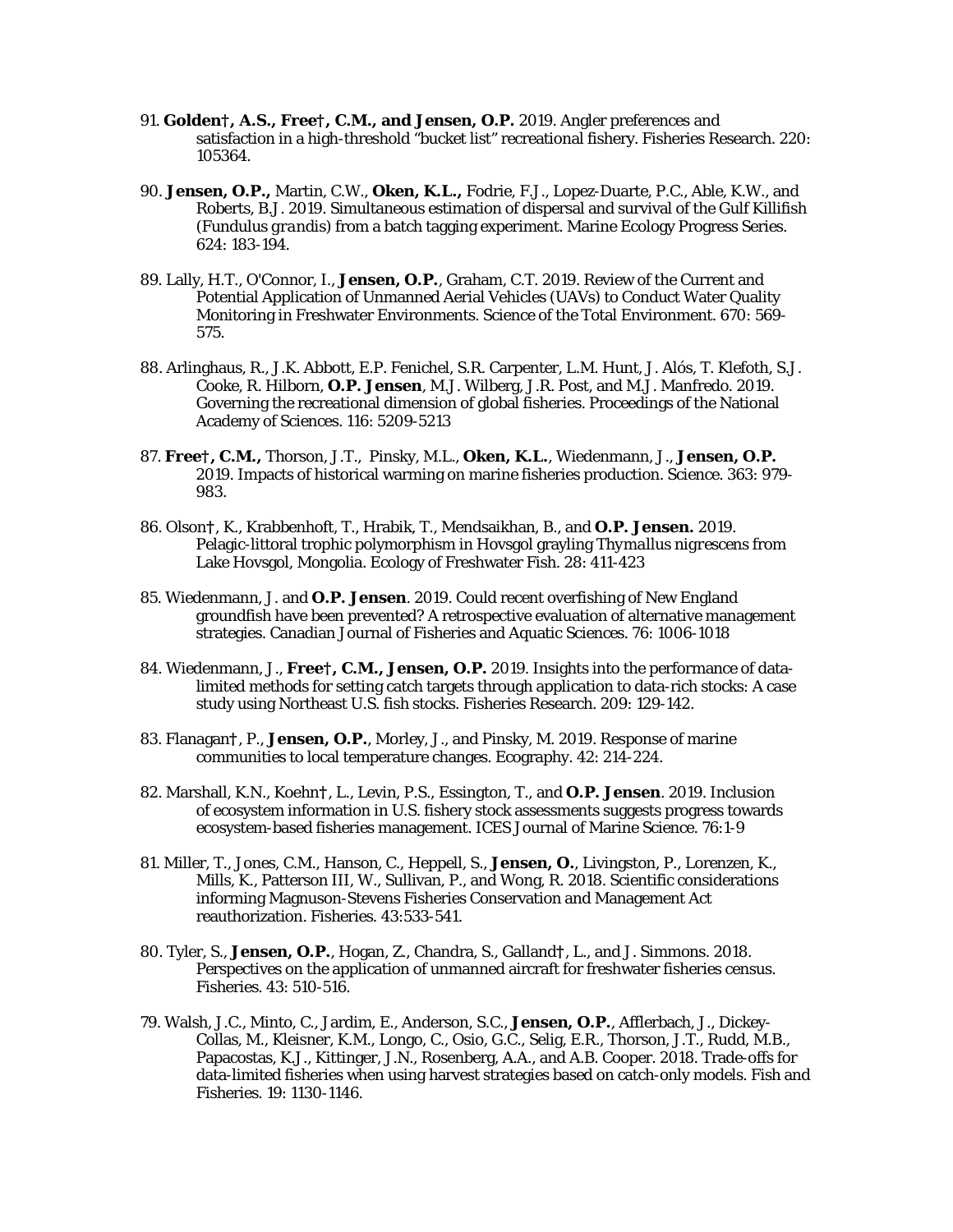- 78. **Young†, T., Pincin, J., Neubauer, P.**, Ortega-García, S., **Jensen, O.P.** 2018. Investigating diet patterns of highly mobile marine predators using stomach contents, stable isotope, and fatty acid analysis. ICES Journal of Marine Science. 75: 1583-1590.
- 77. Roman**†**, I., Bourgeois, Y., Reyes-Velasco, J., **Jensen, O.P.**, Waldman, J., and S. Boissinot. 2018. Contrasted patterns of divergence and gene flow among five fish species in a Mongolian rift lake following glaciation. Biological Journal of the Linnean Society. 125: 115-125.
- 76. Levin, P.S., Essington, T.E., Marshall, K.N., Koehn**†**, L.E., Anderson, L.G., Bundy, A., Carothers, C., Coleman, F., Gerber, L.R., Grabowski, J.H., Houde, E., **Jensen, O.P.**, Möllmann, C., Rose, K., Sanchirico, J.N., and Smith, A.D.M. 2018. Building effective fishery ecosystem plans. Marine Policy. 92:48-57
- 75. Lueders-Dumont**†**, J.A., Wang, X.T., **Jensen, O.P.**, Sigman, D.M., and B.B. Ward. 2018. Nitrogen isotopic analysis of carbonate-bound organic matter in modern and fossil fish otoliths. Geochimica et Cosmochimica Acta. 224: 200–222
- 74. Marshall, K.N., Levin, P.S., Essington, T.E., Koehn**†**, L.E., Anderson, L.G., Bundy, A., Carothers, C., Coleman, F., Gerber, L.R., Grabowski, J.H., Houde, E., **Jensen, O.P.**, Möllmann, C., Rose, K., Sanchirico, J.N., and Smith, A.D.M. 2018. Ecosystem-based fisheries management for social–ecological systems: renewing the focus in the United States with next generation fishery ecosystem plans. Conservation Letters. 11: 1-7
- 73. Wiedenmann, J. and **O.P. Jensen**. 2018. Uncertainty in stock assessment estimates for New England groundfish and its impact on achieving target harvest rates. Canadian Journal of Fisheries and Aquatic Sciences. 75: 342-356
- 72. Rosenberg, A.A., Kleisner, K.M., Afflerbach, J., Anderson, S.C., Dickey-Collas, M., Cooper, A.B., Fogarty, M.J., Fulton, E.A., Gutiérrez, N.L., Hyde, K.J.W., Jardim, E., **Jensen, O.P.**, Kristiansen, T., Longo, C., Minte-Vera, C.V., Minto, C., Mosqueira, I., Osio, G.C., Ovando, D., Selig, E.R., Thorson, J.T., Walsh, J.C., and Ye, Y. 2018. Applying a new ensemble approach to estimating stock status of marine fisheries around the world. Conservation Letters. 11:1-9.
- 71. **Vasslides†, J.M.**, and **O.P. Jensen**. 2017. Quantitative versus semi-quantitative ecosystem models: comparing alternate representations of an estuarine ecosystem. Journal of Coastal Research. 78:287-296.
- 70. Mascia, M.B., Fox, H.E., Glew, Ahmadia, G., Agrawal, Barnes, M., A., L., Basurto, X., Craigie, I., Darling, E., Geldmann, J., Gill, D., Holst, S., **Jensen, O.P.,** Lester, S.E., McConney, P., Mumby, P., Nenadovic, M., Parks, J., Pomeroy, R., and A. White. 2017. Analyzing Conservation Impacts: Evaluation, Theory, and Marine Protected Areas. Annals of the New York Academy of Science. 1399: 93–115
- 69. **Vastano†, A.R.**, K.W. Able, **O.P. Jensen**, P.C. Lopez-Duarte, C.W. Martin, B.J. Roberts. 2017. Age Validation and Seasonal Growth Patterns of a Subtropical Marsh Fish: The Gulf Killifish, *Fundulus grandis*. Environmental Biology of Fishes. 10: 1315-1327.
- 68. **Free†, C.M., Jensen, O.P.**,, Wiedenmann, J., and J. J. Deroba. 2017. The refined ORCS approach: a catch-based method for estimating stock status and catch limits for data-poor fish stocks. Fisheries Research. 193: 60-70.
- 67. Gill, D., Mascia, M.B., Ahmadia, G., Glew, L., Lester, S.E., Barnes, M., Craigie, I., Darling, E., **Free†, C.**, Geldmann, J., Holst, S., **Jensen, O.P.,** White, A., Basurto, X., Coad, L.,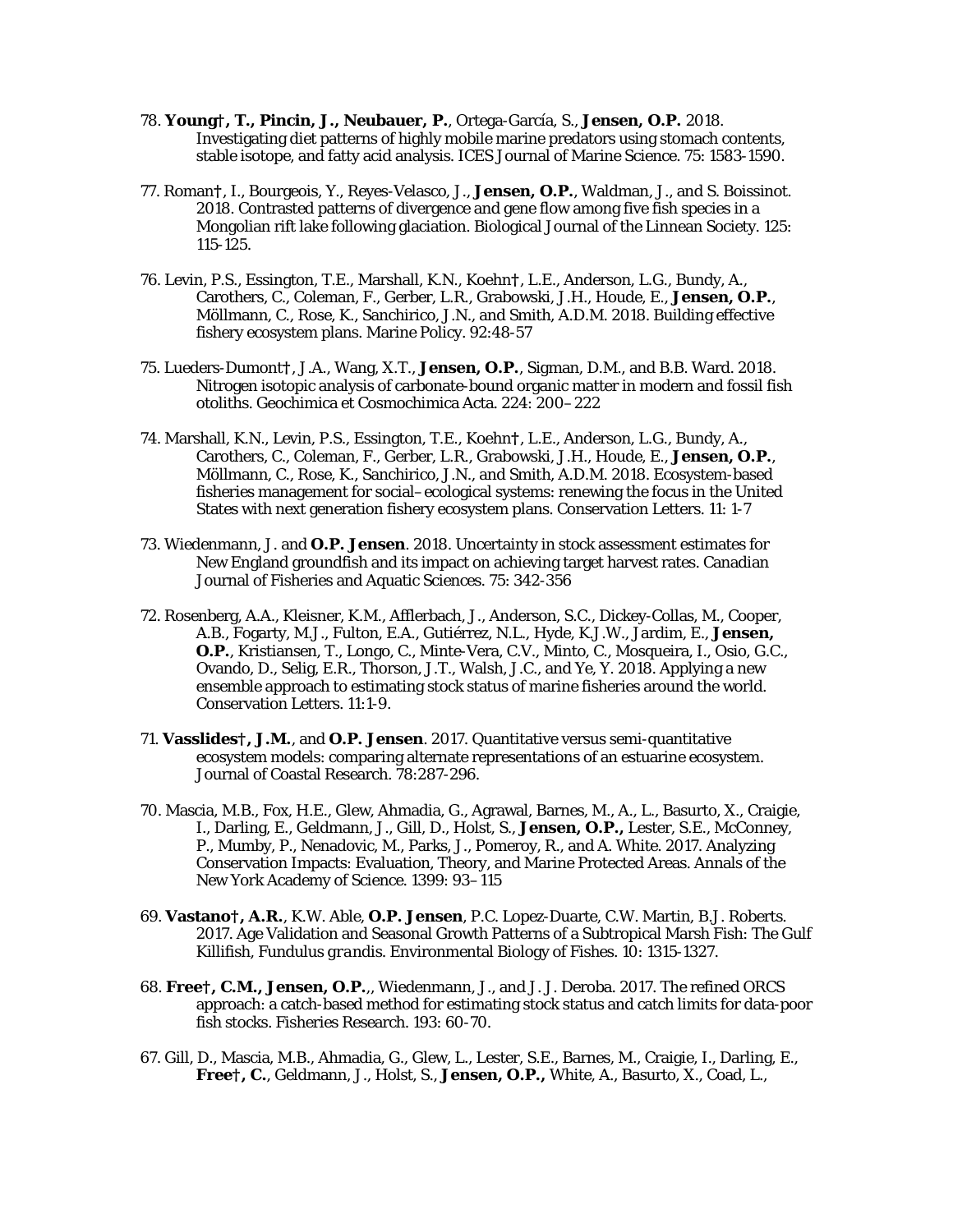Gates, R.D., Guannel, G., Mumby, P., Thomas, H., Whitmee, S., Woodley, S., and H.E. Fox. 2017. Capacity shortfalls hinder the performance of marine protected areas globally. Nature. 543:665-669

- 66. Hilborn, R., Amoroso, R., Bogazzi, E., **Jensen, O.P.**, Parma, A., Szuwalski, C., and C.J. Walters. 2017. When does fishing forage species affect their predators? Fisheries Research. 191: 211-221
- 65. **Provost†, M**., Berlinksy, D., and **Jensen, O.P**. 2017. Influence of size, age, and spawning season on sex change in Black Sea Bass. Marine & Coastal Fisheries. 9:126-138.
- 64. Anderson, S.C., A. B. Cooper, **O. P. Jensen**, C. Minto, J.T. Thorson, J.C. Walsh, J. Afflerbach, M. Dickey-Collas, K.M. Kleisner, C. Longo, G. C. Osio, D. Ovando, I. Mosqueira, A.A. Rosenberg, E.R. Selig. 2017. Improving estimates of population status and trend with superensemble models. Fish & Fisheries. 18:732-741
- 63. **McCann, J.M.,** Able, K.W., Christian, R.R., Fodrie, F.J., **Jensen, O.P.**, Johnson, J.J., López-Duarte, P.P., Martin, C.W., Olin, J.A., Polito, M.J., Roberts, B.J., Ziegler, S.L. 2017*.* Key taxa in food web responses to stressors: The Deepwater Horizon Oil Spill. Frontiers in Ecology and Evolution. 15: 142-149
- 62. Robinson**†**, O., **Jensen, O.P., Provost†**, **M.,** Huang, S., Fefferman, N., Kebir, A., and J. Lockwood. 2017. Evaluating the impacts of fishing on sex-changing fish: a game-theoretic approach. ICES Journal of Marine Science. 74:652-659
- 61. Tsogtsaikhan†, P., Mendsaikhan, B., Jargalmaa†, G., Ganzorig, B, Weidel, B.C., **Filosa†, C.M.**, **Free†, C.M., Young†, T**., and **Jensen, O.P.** 2017. Comparison of age and growth of lenok, *Brachymystax lenok* (Pallas 1773), and grayling, *Thymallus spp.*, in lentic and lotic habitats of Northern Mongolia. Journal of Applied Ichthyology. 33: 108- 115.
- 60. **Vasslides†, J.M.**, Townsend, H., Belton, T., and **Jensen, O.P.** 2017. Modeling the effects of a power plant decommissioning on an estuarine food web. Estuaries & Coasts. 40:604-616.
- 59. Pons**†**, M., Branch, T.A., Melnychuk, M.C., **Jensen, O.P.,** Brodziak, J., Fromentin, J.M., Harley, S.J., Haynie, A.C., Kell, L.T., Maunder, M.N., Parma, A.M., Restrepo, V.R., Sharma, R., Ahrens, R. and R. Hilborn. 2017. Effects of biological, economic and management factors on tuna and billfish stock status. Fish & Fisheries. 18: 1-21
- 58. Hartman, K.J. and **Jensen, O.P.** 2017. Anticipating climate change impacts on Mongolian salmonids: bioenergetics models for lenok and Baikal grayling. Ecology of Freshwater Fish. 26: 383-396
- 57. López-Duarte, P.C., Fodrie, F.J., **Jensen, O.P.**, Whitehead, A., Galvez, F., Dubansky, B., and K.W. Able. 2016. Is exposure to Macondo oil reflected in the otolith chemistry of marshresident fish? PLoS ONE. 11(9): e0162699. doi:10.1371/journal.pone.0162699.
- 56. Cambridge**†**, J., **Hernandez†, M., Jensen, O.,** Buckley, B., McCandlish, E. and M. Robson. 2016*.* Concentrations of heavy metals in fish species targeted by anglers in central New Jersey: a pilot study. Human and Ecological Risk Assessment: An International Journal. 22:1593-1601
- 55. DeVanna Fussella, K.M., Smith, R.E.H., Fraker, M.E., Boegman, L., Frank, K.T., Miller, T.J., Tyson, J.T., Arend, K.K., Boisclair, D., Guildford, S.J., Hecky, R.E., Hӧӧk, T.O., **Jensen, O.P.,** Llopiz, J.K., May, C.J., Najjar, R.G., Rudstam, L.G., Taggart, C.T., Rao, Y.R. and S.A. Ludsin. 2016. A perspective on needed research, modeling, and management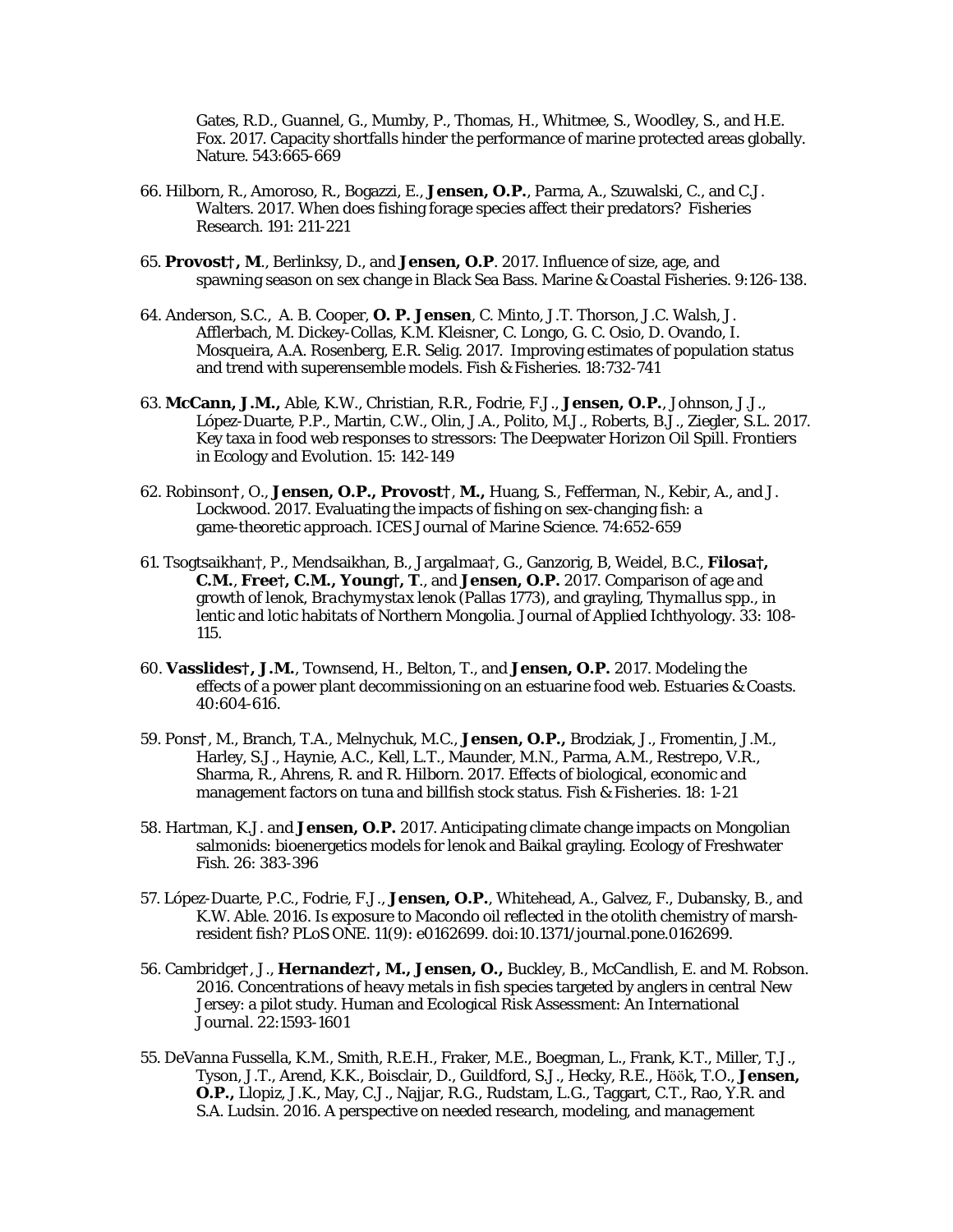approaches that can enhance Great Lakes fisheries management under changing ecosystem conditions. Journal of Great Lakes Research. 42: 743-752

- 54. Olson**†**, K., **Jensen, O.P.**, and Hrabik, T. 2016. Feeding ecology and prey resource partitioning of lenok (*Brachymystax lenok*) and Baikal grayling (*Thymallus arcticus baicalensis*) in the Eg and Uur Rivers, Mongolia. Ecology of Freshwater Fish. 25:565-576
- 53. Foss-Grant**†**, A.P., Zipkin, E.F., Thorson, J.T., **Jensen, O.P.**, and W.F. Fagan. 2016. Hierarchical analysis of taxonomic variation in intraspecific competition across fish species. Ecology. 97: 1724-1734
- 52. Madenjian, C.P., **Jensen, O.P.**, Krabbenhoft, D.P., DeWild, J.F., Ogorek, J.M., and **A. Vastano†**. 2016. Mercury Accumulation and the Mercury-PCB-Sex Interaction in Summer Flounder. Journal of Marine Science Research and Development 6: 188. doi:10.4172/2155-9910.1000188
- 51. Lenker**†**, M.A., Weidel, B.C., **Jensen, O.P.**, and Solomon, C.T. 2016. Developing recreational harvest regulations for an unexploited lake trout population. North American Journal of Fisheries Management. 36:385-397.
- 50. Madenjian C.P., **Jensen O.P.**, Rediske R.R., O'Keefe J.P., **Vastano A.R.†**, Pothoven S.A. 2016. Differences in energy expenditures and growth dilution explain higher PCB concentrations in male summer flounder. PLoS ONE 11(1): e0147223. doi:10.1371/journal.pone.0147223.
- 49. **Free†, C.M**., **Jensen, O.P.**, and Mendsaikhan, B. 2016. Quantifying illegal fishing and its impact on the endangered endemic Hovsgol grayling (*Thymallus nigrescens*) in Lake Hovsgol National Park, Mongolia. PLoS ONE. 10(12): e0143960. doi:10.1371/journal.pone.0143960
- 48. Melnychuk, M.C., Essington, T.E., Branch, T.A.\*, Heppell, S.S.\*, **Jensen, O.P.**\*, Link, J.S.\*, Martell, S.J.D.\*, Parma, A.M.\*, Pope, J.G.\*, Smith, A.D.M.\* 2016. Which design elements of individual quota fisheries help to achieve management objectives? Fish & Fisheries. doi:10.1111/faf.12094. \*Order of authors arranged alphabetically
- 47. **Vasslides†, J.** and **Jensen, O.P.** 2015. Fuzzy cognitive mapping in support of integrated ecosystem assessments: developing a shared conceptual model among stakeholders. Journal of Environmental Management. 166:348-356.
- 46. **Provost†, M**. and **Jensen, O.P**. 2015. The impacts of fishing on hermaphroditic species and treatment of sex change in stock assessments. Fisheries. 40:536:545
- 45. **Young†, T. O.P. Jensen**, B. Weidel, and S. Chandra. 2015. Natural trophic variability in a large, oligotrophic, near-pristine lake. Journal of Great Lakes Research. 41:463-472.
- 44. **Neubauer, P.** and **O.P. Jensen**. 2015. Bayesian estimation of predator diet composition from fatty acids and stable isotopes. PeerJ. 3:e920; DOI 10.7717/peerj.920
- 43. Thorson, J.T., **O.P. Jensen**, and R. Hilborn. 2015. Probability of stochastic depletion: an easily interpreted diagnostic for stock assessment modelling and fisheries management. ICES Journal of Marine Science. 72: 428-435
- 42. Able, K.W., P. C. Lopez-Duarte, F. J. Fodrie, **O. P. Jensen**, C. W. Martin, B.J. Roberts, J. Valenti**†**, K. O'Connor**†**, S.C. Halbert**†**. 2014. Fish assemblages in Louisiana salt marshes: effects of the Macondo oil spill. Estuaries and Coasts
- 41. Cooke, S.J., R. Arlinghaus\*, D. M. Bartley\*, T.D. Beard\*, I.G. Cowx\*, T.E. Essington\*, **O.P.**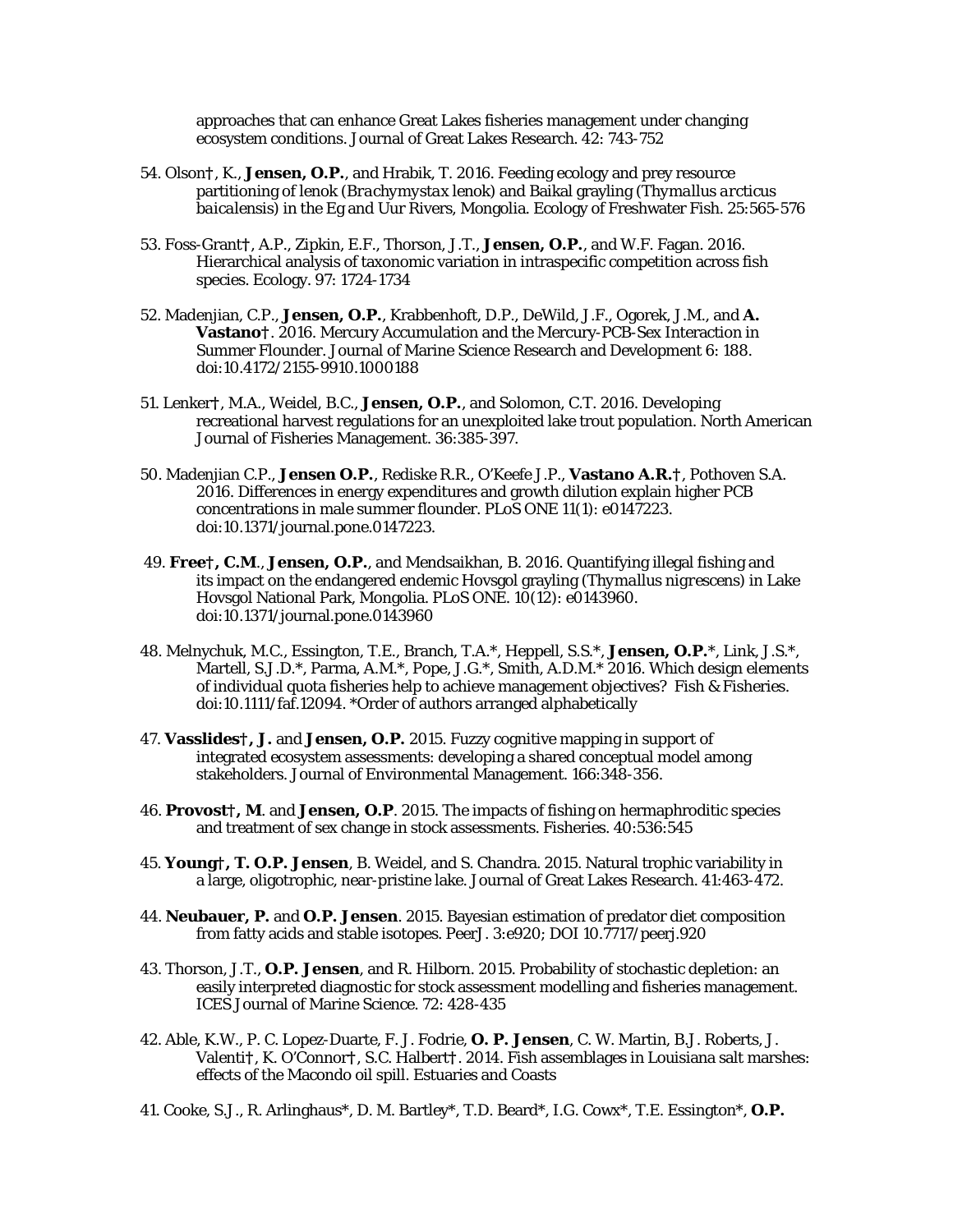**Jensen**\*, A. Lynch\*, W.W. Taylor\*, and R. Watson\*. 2014. Where the waters meet: Sharing ideas and experiences between inland and marine realms to promote sustainable fisheries management. Canadian Journal of Fisheries and Aquatic Sciences. 71:1593-1601

- 40. Fodrie, F.J. K.W. Able\*, F. Galvez\*, K.L. Heck\* Jr., **O.P. Jensen**\*, P.C. Lopez-Duarte\*, C.W. Martin\*, R.E. Turner\*, and A. Whitehead\*. 2014. Integrating organismal and population responses of estuarine fishes to the Macondo spill reveals research priorities in the Gulf of Mexico. Bioscience. 64:778-788
- 39. **Free†, C.M., O.P. Jensen**, S.A. Mason, M. Eriksen, N.J. Williamson, and B. Boldgiv. 2014. High-levels of microplastic pollution in a large, remote, mountain lake. Marine Pollution Bulletin. 85:156-163
- 38. Hilborn, R., D. Hively, **O.P. Jensen**, and T.A. Branch. 2014. The dynamics of fish populations at low abundance and prospects for rebuilding and recovery. ICES Journal of Marine Science. 71: 2141-2151
- 37. Thorson, J.T., **O.P. Jensen**, and E.F. Zipkin. 2014. How variable is recruitment for marine fishes? A hierarchical model for testing life history theory. Canadian Journal of Fisheries and Aquatic Sciences. 71: 973 – 983.
- 36. **Neubauer, P., O.P. Jensen**, J.A. Hutchings, and J.K. Baum. 2013. Resilience and recovery of overexploited marine populations. Science. 340:347-349.
- 35. Vert Pre†, K.A., R.O. Amoroso, **O.P. Jensen**, R. Hilborn. 2013. The frequency and intensity of productivity regime shifts in marine fish stocks. Proceedings of the National Academy of Sciences. 110: 1779-1784
- 34. Merlin†, Y., Hernández, A., Calderón, M., **Jensen, O.P.**, Zaragoza, R., and L. Zambrano. 2013. Urban expansion into a protected natural area in Mexico City: alternative management scenarios. Journal of Environmental Planning and Management. 56: 398- 411
- 33. Thorson†, J.T., Cope, J.M., Branch, T.A., and **O.P. Jensen**. 2012. Spawning biomass reference points for exploited marine fishes, incorporating taxonomic and body size information. Canadian Journal of Fisheries and Aquatic Sciences. 69: 1556-1568.
- 32. Essington, T.E., Melnychuk, M.C., Branch, T.A.\*, Heppell, S.S.\*, **Jensen, O.P.**\*, Link, J.S.\*, Martell, S.J.D.\*, Parma, A.M.\*, Pope, J.G.\*, Smith, A.D.M.\* 2012. Catch shares, fisheries and ecological stewardship: a comparative analysis of resource responses to a rightsbased policy instrument. Conservation Letters. 5: 186-195.
- 31. Thorson†, J.T., Branch, T.A., and **O.P. Jensen**. 2012. Using model-based inference to evaluate global fisheries status from landings, location and life history data. Canadian Journal of Fisheries and Aquatic Sciences. 69:645-655.
- 30. **Jensen, O.P.**, Branch, T.A., and R. Hilborn. 2012. Marine fisheries as ecological experiments. Theoretical Ecology. 5:3-22.
- 29. Ahrenstorff†, T.D., **Jensen, O.P.**, Weidel, B.C., Mendsaikhan, B., and T.R. Hrabik. 2012. Abundance, spatial distribution, and diet of endangered Hovsgol grayling (*Thymallus nigrescens*). Environmental Biology of Fishes. 94:465-476.
- 28. Hilborn, R., Stewart, I.J., Branch, T.A., and **O.P. Jensen**. 2012. Defining trade-offs among conservation of species diversity, profitability, and food security in the California Current bottom trawl fishery. Conservation Biology. 26:257-266.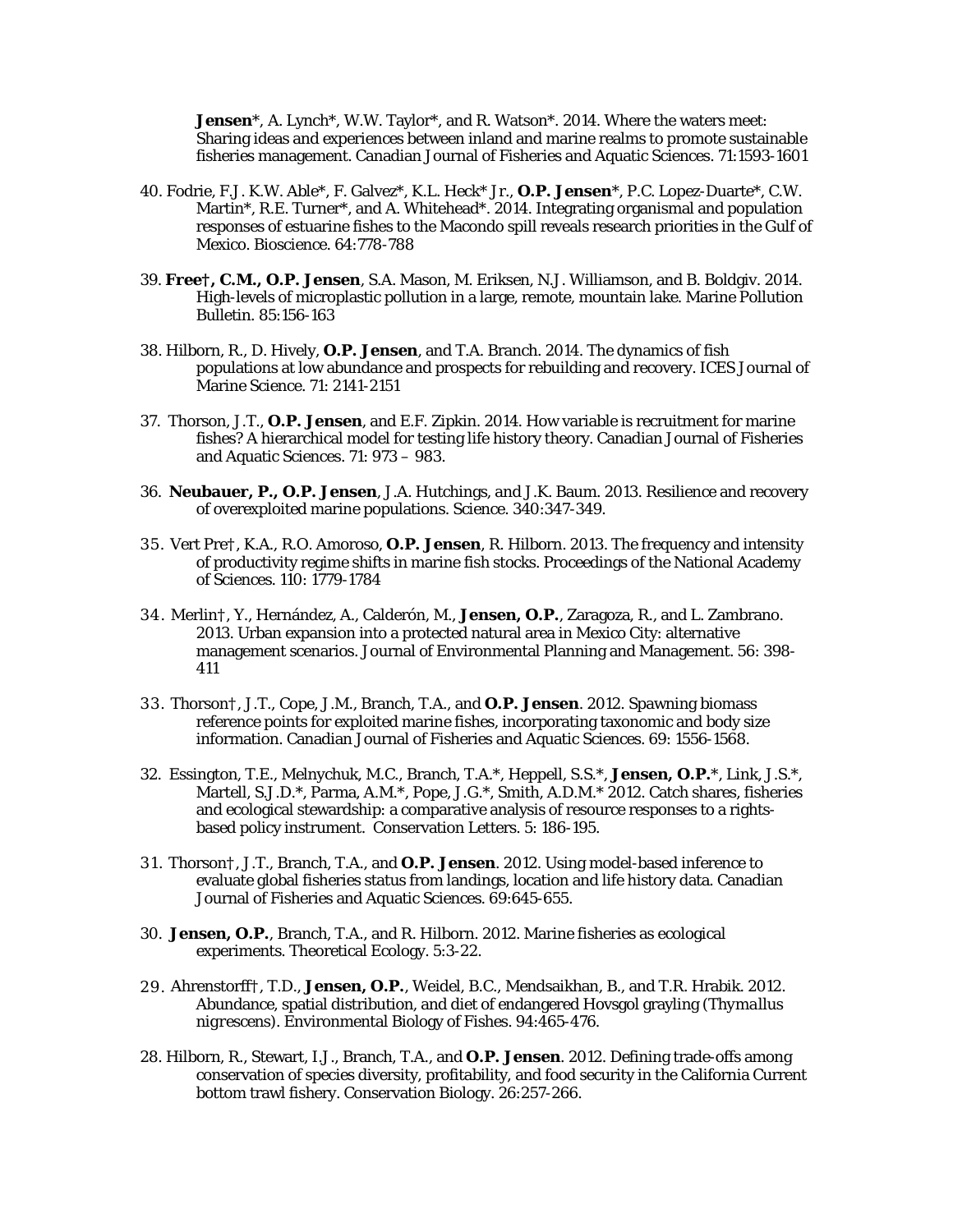- 27. Benson, B., Magnuson, J.J., **Jensen, O.P.**, Card, V.M., Hodgkins, G., Korhonen, J., Livingstone, D.M., Stewart, K.M., Weyhenmeyer, G.A., Granin, N.G. 2012. Extreme events, trends, and variability in Northern Hemisphere lake-ice phenology (1855 - 2005). Climatic Change. 112:299-323.
- 26. Ricard†, D., Minto, C., **Jensen, O.P.**, Baum, J.K. 2012. Examining the status of commercially exploited marine species with the RAM Legacy Stock Assessment Database. Fish & Fisheries. 13: 380-398.
- 25. Melnychuk, M.C., Essington, T.E., Branch, T.A.\*, Heppell, S.S.\*, **Jensen, O.P.**\*, Link, J.S.\*, Martell, S.J.D.\*, Parma, A.M.\*, Pope, J.G.\*, Smith, A.D.M.\* 2012. Can catch share fisheries better track management targets? Fish & Fisheries. 13:267-290.
- 24. Pinsky†, M.L., **O.P. Jensen**, D. Ricard, S.R. Palumbi. 2011. Unexpected patterns of fisheries collapse in the world's oceans. Proceedings of the National Academy of Sciences. 108:8317-8322.
- 23. Branch, T.A., **O.P. Jensen**, D. Ricard, Y. Ye, and R. Hilborn. 2011. Contrasting global trends in marine fishery status obtained from catches and from stock assessments. Conservation Biology. 25:777-786.
- 22. Salomon, A.K., S. Gaichas, **O.P. Jensen**, V.N. Agostini, N.A. Sloan, J. Rice, T. McClanahan, R. Fujita, M. Ruckelshaus, P. Levin, N.K. Dulvy, and E.A. Babcock. 2011. Bridging the divide between fisheries and marine conservation science. Bulletin of Marine Science. 87(2):251-274.
- 21. **Jensen, O.P.**, S. Hansson, T. Didrikas, J. D. Stockwell, T. R. Hrabik, T. Axenrot, J. F. Kitchell. 2011*.* Foraging, bioenergetic, and predation constraints on diel vertical migration: field observations and modeling of reverse migration by young-of-year herring *Clupea harengus*. Journal of Fish Biology. 78:449-465
- 20. Weyhenmeyer, G. A., D. M. Livingstone, M. Meili, **O. Jensen**, B. Benson, J. J. Magnuson. 2011. Large geographical differences in the sensitivity of ice-covered lakes and rivers in the Northern Hemisphere to temperature changes. Global Change Biology. 17:268-275
- 19. Bakker, V.J., J.K. Baum, J.F. Brodie, A.K. Salomon, B.G. Dickson, H.K. Gibbs, **O.P. Jensen**, P.B. McIntyre. 2010. The changing landscape of conservation funding. Conservation Letters. 3:435-444
- 18. Gilroy†, D.J., **O.P. Jensen**, B.C. Allen, S. Chandra, B. Ganzorig , Z. Hogan, J. Maxted, M.J. Vander Zanden. 2010. Home range and seasonal movement of taimen, *Hucho taimen*, in Mongolia. Ecology of Freshwater Fish. 19:545-554
- 17. Hutchings, J.A., C. Minto, D. Ricard, J.K. Baum, **O.P. Jensen**. 2010. Trends in the abundance of marine fishes. Canadian Journal of Fisheries & Aquatic Sciences. 67:1205- 1210.
- 16. **Jensen, O.P.**, S. Ortega-Garcia, S.J.D. Martell, R. Ahrens, M.L. Domeier, C.J. Walters, and J.F. Kitchell. 2010. Local management of a "highly migratory species?" The effects of longline closures and recreational catch-and-release for Baja California striped marlin fisheries. Progress in Oceanography. 86:176-186.
- 15. Stockwell, J.D., T.R. Hrabik, **O.P. Jensen**, D.L. Yule, and M. Balge. 2010. Empirical evaluation of predator-driven diel vertical migration in Lake Superior. Canadian Journal of Fisheries and Aquatic Sciences 67:473-485.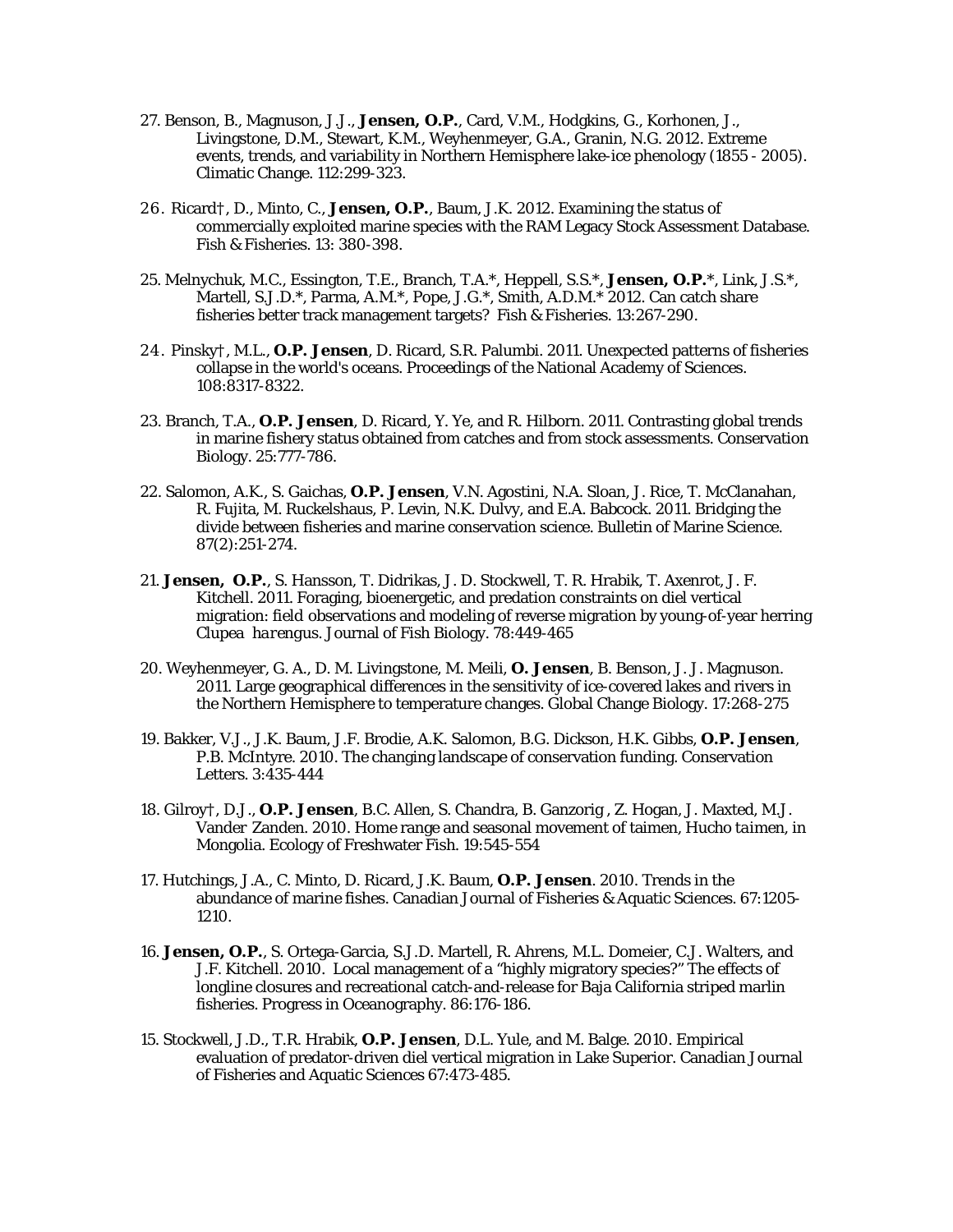- 14. Diebel, M.W., J.T. Maxted, **O.P. Jensen**, and M.J. Vander Zanden. 2010. A spatial autocorrelative model for targeting stream restoration to benefit sensitive non-game fishes. Canadian Journal of Fisheries and Aquatic Sciences 67:165-176.
- 13. **Jensen, O.P.**, D.J. Gilroy, Z. Hogan, B.C. Allen, T.R. Hrabik, B.C. Weidel, S. Chandra, M.J. Vander Zanden. 2009. Evaluating recreational fisheries for an endangered species: a case study of taimen, *Hucho taimen*, in Mongolia. Canadian Journal of Fisheries and Aquatic Sciences 66:1707-1718.
- 12. Worm, B., R. Hilborn, J.K. Baum\*, T. A. Branch\*, J. S. Collie\*, C. Costello\*, M. J. Fogarty\*, E. A. Fulton\*, J. A. Hutchings\*, S. Jennings\*, **O. P. Jensen**\*, H. K. Lotze\*, P. M. Mace\*, T. R. McClanahan\*, C. Minto\*, S. R. Palumbi\*, A. M. Parma\*, D. Ricard\*, A. A. Rosenberg\*, R. Watson\*, D. Zeller\*. 2009. Rebuilding global fisheries. Science 325: 578-585.
- 11. White, M.A., K.M. de Beurs, K. Didan, D.W. Inouye, A.D. Richardson, **O.P. Jensen**, J. O'Keefe, G. Zhang, R.R. Nemani, W.J.D. van Leeuwen, J.F. Brown, A. de Wit, M. Schaepman, X. Lin, M. Dettinger, A.S. Bailey, J. Kimbal, M.D. Schwartz, D.D. Baldocchi, J.T. Lee, and W.K. Lauenroth. 2009. Intercomparison, interpretation, and assessment of spring phenology in North America estimated from remote sensing for 1982-2006. Global Change Biology. doi: 10.1111/j.1365-2486.2009.01910.x
- 10. Pine, W.E., S.J.D. Martell, **O.P. Jensen**, C.J. Walters, J.F. Kitchell. 2008. Effects of release mortality on the efficacy of length limits and catch-and-release policies: a case study of blue, white, and striped marlin. Canadian Journal of Fisheries and Aquatic Sciences 65: 975-988.
- 9. **Jensen, O.P.**, B.J. Benson, J.J. Magnuson, V.M. Card, M.N. Futter, P.A. Soranno, K.M. Stewart. 2007. Spatial analysis of ice phenology trends across the Laurentian Great Lakes region during a recent warming period. Limnology & Oceanography 52:2013-2026.
- 8. Kitchell, James F., S. J. D. Martell, C. J. Walters, **O. P. Jensen**, I. C. Kaplan, J. R. Watters, T. E. Essington and C. H. Boggs. 2006. Billfishes in an ecosystem context. Bulletin of Marine Science 79: 669-682.
- 7. Hrabik, T.R., **O.P. Jensen**, S.J.D. Martell, C.J. Walters, and J.F. Kitchell. 2006. Diel vertical migration in the Lake Superior pelagic community. I. Changes in vertical migration of coregonids in response to varying predation risk. Canadian Journal of Fisheries and Aquatic Sciences 63: 2286-2295.
- 6. **Jensen, O.P.**, T.R. Hrabik, S.J.D. Martell, C.J. Walters, and J.F. Kitchell. 2006. Diel vertical migration in the Lake Superior pelagic community. II. Modeling trade-offs at an intermediate trophic level. Canadian Journal of Fisheries and Aquatic Sciences 63: 2296- 2307.
- 5. Olden, J.D., **O.P. Jensen**, and M.J. Vander Zanden. 2006. Implications of long-term dynamics of fish and zooplankton communities for among-lake comparisons. Canadian Journal of Fisheries and Aquatic Sciences 63: 1812-1821.
- 4. **Jensen, O.P.**, M.C. Christman, and T.J. Miller. 2006. Landscape-based geostatistics: A case study of the distribution of blue crab in Chesapeake Bay. Environmetrics 17: 605-621.
- 3. **Jensen, O.P.** and T.J. Miller. 2005. Geostatistical analysis of blue crab (*Callinectes sapidus*) abundance and winter distribution patterns in Chesapeake Bay. Transactions of the American Fisheries Society 134: 1582-1598.
- 2. **Jensen, O.P.**, R. Seppelt, T. J. Miller, and L. J. Bauer. 2005. Winter distribution of blue crab